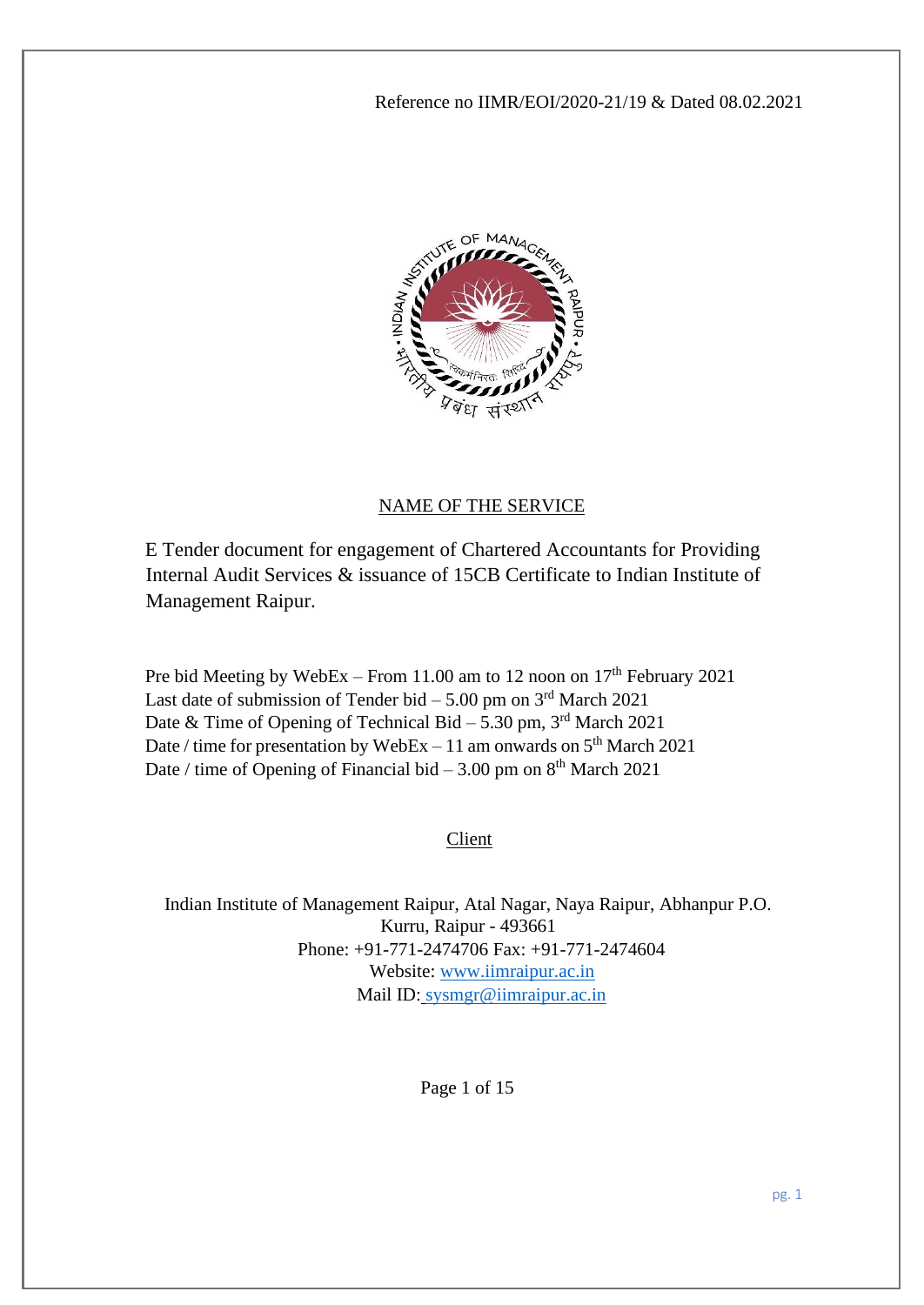Timeline

| Date       | Time                     | Event                                                                              |  |
|------------|--------------------------|------------------------------------------------------------------------------------|--|
| 17.02.2021 | $11.00$ am               | Pre-BID meeting (Only by WebEx)                                                    |  |
| 03.03.2021 | $5.00 \text{ pm}$        | Last day of Submission of BIDS                                                     |  |
| 03.03.2021 | 5.30 pm                  | Opening of Pre-Qualification BIDS                                                  |  |
| 04.03.2021 | $11.00$ am               | Pre-Qualification Bids -Declaration of short listed                                |  |
|            |                          | Firms/ LLPs for making presentation                                                |  |
| 05.03.2021 | From 11.00<br>am onwards | Presentation by the short-listed Firms/ LLPs (By<br>WebEx)                         |  |
| 08.03.2021 | $11.00$ am               | Opening of Financial Bid                                                           |  |
| 10.03.2021 | 11.00 am                 | Declaration of Result by the Selection committee of<br><b>Qualified Firms/LLPs</b> |  |

Annexures

| Annexures | Check list for documents to be submitted |
|-----------|------------------------------------------|
|           |                                          |

This tender document containing eligibility criteria, scope of work, terms & conditions and other documents, can be seen / downloaded at/from the website [https://mhrd.eumiwizarde.com](https://mhrd.eumiwizarde.com/) or [https://eprocure.gov.in](https://eprocure.gov.in/) or Indian Institute of Management Raipur website : [www.iimraipur.ac.in](http://www.iimraipur.ac.in/)

This tender is required to be uploaded on the website [https://mhrd.euniwizarde.com](https://mhrd.euniwizarde.com/) and nowhere else as it will be opened online at this site and nowhere else. The contract will be valid initially for the Financial Year 2021-22, which will be renewed thereafter based upon mutual consent. Manual bids/tender will not be accepted under any circumstances. Incomplete bid/documents shall be rejected without giving any reason.

Tender will be submitted through online mode under the e-procurement system. The bidders must apply online through the portal [https://mhrd.euniwizarde.com](https://mhrd.euniwizarde.com/) only. The original Demand Draft towards processing charge (non-refundable) are to be submitted by only Speed Post in a sealed envelope to be super scribed this tender name, the name of your firm & GST Registration number of the firm and must reach at the below address before the last date & time for the submission of Bid document. The CAO -

Indian Institute of Management Raipur IIM Raipur Campus Atal Nagar, PO Kurru (Abhanpur) Pin code - 493661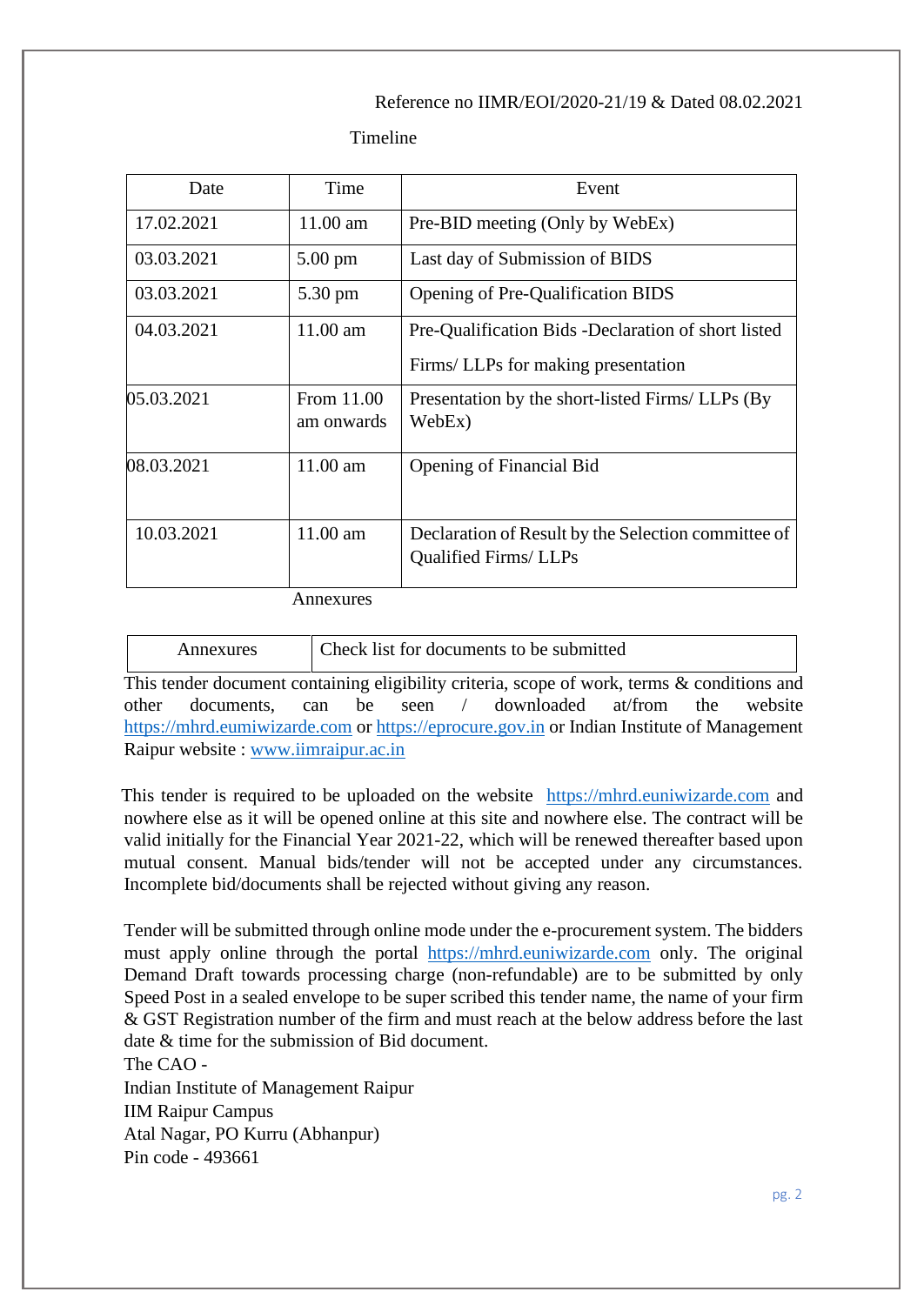## Chapter - 1

## **Background and Scope of work**

1.1 Introduction:

Indian Institute of Management, Raipur (IIMR), was set up by the Government of India in Collaboration with the Government of Chhattisgarh as an autonomous Institute in 2010. 11MR is one of the India's best Business School.

11MR's mission is to help the State Government(s) and India to improve their managerial practices both in the private and in the public sector and adopt superior public policies.

Over more than 10 years of its existence, the IIMR today has expanded its programmes and activities. It conducts following major long duration programmes enrolling about 350 students in a year:

- Two-year Post-Graduate Programme in Management (MBA)
- Two years E-Post Graduate Programme in Management (E-PGP)
- Fellow Programme in Management (PhD).
- $\triangleright$  Executive Fellow Programme in Management (EFPM)
- Two-years Post-Graduate Programme for Working Executive (PGPMWE)
- One -year General Management Program.

In addition to the long duration programmes, the Institute also offer number of short duration Executive Education & E-Learning Programmes in a Financial Year.

All the above mentioned academic (long and short duration) programmes are conducted in the IIM Raipur campuses, spread over 200 acres of land in Naya Raipur city of Chhattisgarh, India.

The campus is well planned and house classrooms, conference rooms, seminar rooms, administrative buildings, student hostel, library block, faculty and staff housing and Management Development Centre.

### 1.2 Purpose:

11MRs activities have expanded over last couple of years. The revenue has grown to more than Rs. 50.00 Crores per annum and the Balance Sheet size have exceeded Rs.500.00 Crores. The Institute's accounts are audited by C&AG and one Audit Firm for Statutory audit every year. In addition, the Institute appoints Internal Auditor for conducting Internal Audit since the beginning.

Indian Institute of Management, Raipur (IIMR) was a Registered Society under Societies Registration Act, 1860 up to  $30<sup>th</sup>$  January 2018. Thereafter, the Institute is a Body Corporate under the IIM Bill. The Institute is exempted from the Income Tax under the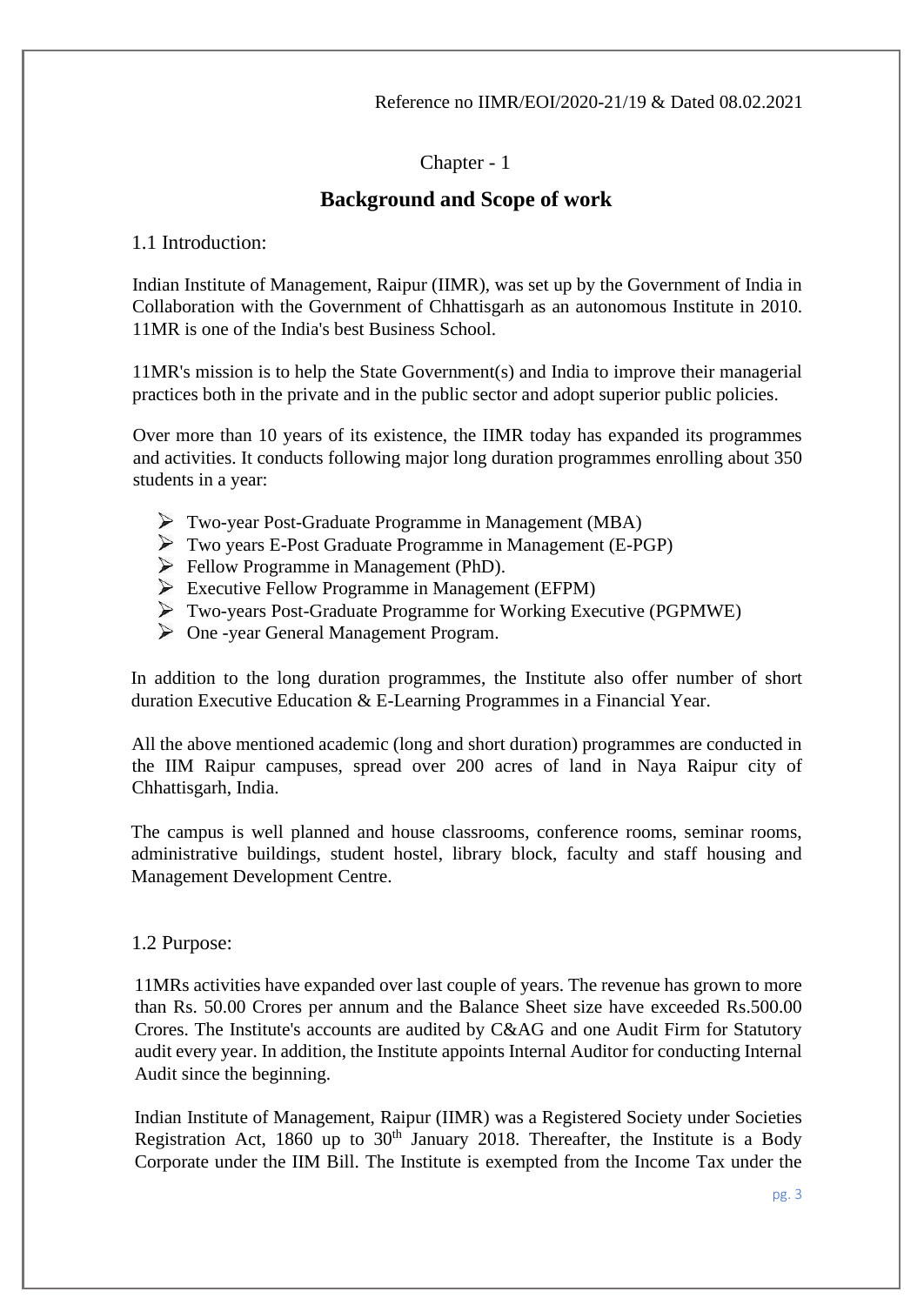section 10 23C (vi) of the Income Tax Act, 1961 and from the GST liability on all the long run program as per the circular number 82/01/2019-GST dated 1<sup>st</sup> January 2019.

11MR therefore intends to empanel an Audit Firm for undertaking for Internal Audit from the Financial Year 2021-22.

Audit Fees: As per the Guideline No 1-CA  $(7)/03/2016$ , dated  $7<sup>th</sup>$  April 2016 issued by the ICAI, the minimum audit fees for this assignment is Rs. 3.00 lakh plus applicable tax, if any.

In addition to the fees mentioned above, the Institute will reimburse AC II tier ticket fare / equivalent and local transportation apart from providing lodging & boarding facility inside the campus for the audit team of Firm located outside Raipur. The Institute will reimburse the TA/DA expenditure for the audit team of local firm.

1.2.1 Scope of Audits:

1.2.2 Internal Audit: In addition to the issuance of 15CB Certificate to the Institute, the scope of the Internal Auditor's will inter-alia includes the following –

- Study of the byelaws (MoA/IIM Bill), Delegation of the Financial Power approved by the Board, MOU, Agreement, Work/Purchase Order, and the policies approved by the Management.
- Study of accounting procedures (IGAAP) prescribed for IIM by the MHRD, relevant part of `Fundamental Rules & Supplementary Rules' (FR & SR), GFR 2017 and Labour Laws with a view to ensuring that the relevant rules and regulations are correctly implemented by the Institute.
- Watch over the implementation of the prescribed procedures and the orders issued from time to time by MHRD/Management
- Analytical review of systems and procedures of all important activities/area conduct audit of the nature of Management audit to assess the effectiveness and efficiency in each such area.
- Review of internal control systems and recommendations for additional checks and balances wherever required
- Scrutiny and check of receipts, payments and accounting work of the accounting units.
- Investigation of important arrears in accounting and other connected records
- Periodical review of all account's records
- Pursuance/Settlement of objections taken in test audit noted issued by Statutory audit offices and others matters relating to statutory audit
- Certification of accounts of sponsored projects/Consultancies of external agencies and other miscellaneous certification as and when required
- Report on leakage of revenue, if any in the form of not issuance of invoice in time, delay remittance by the Service receiver etc.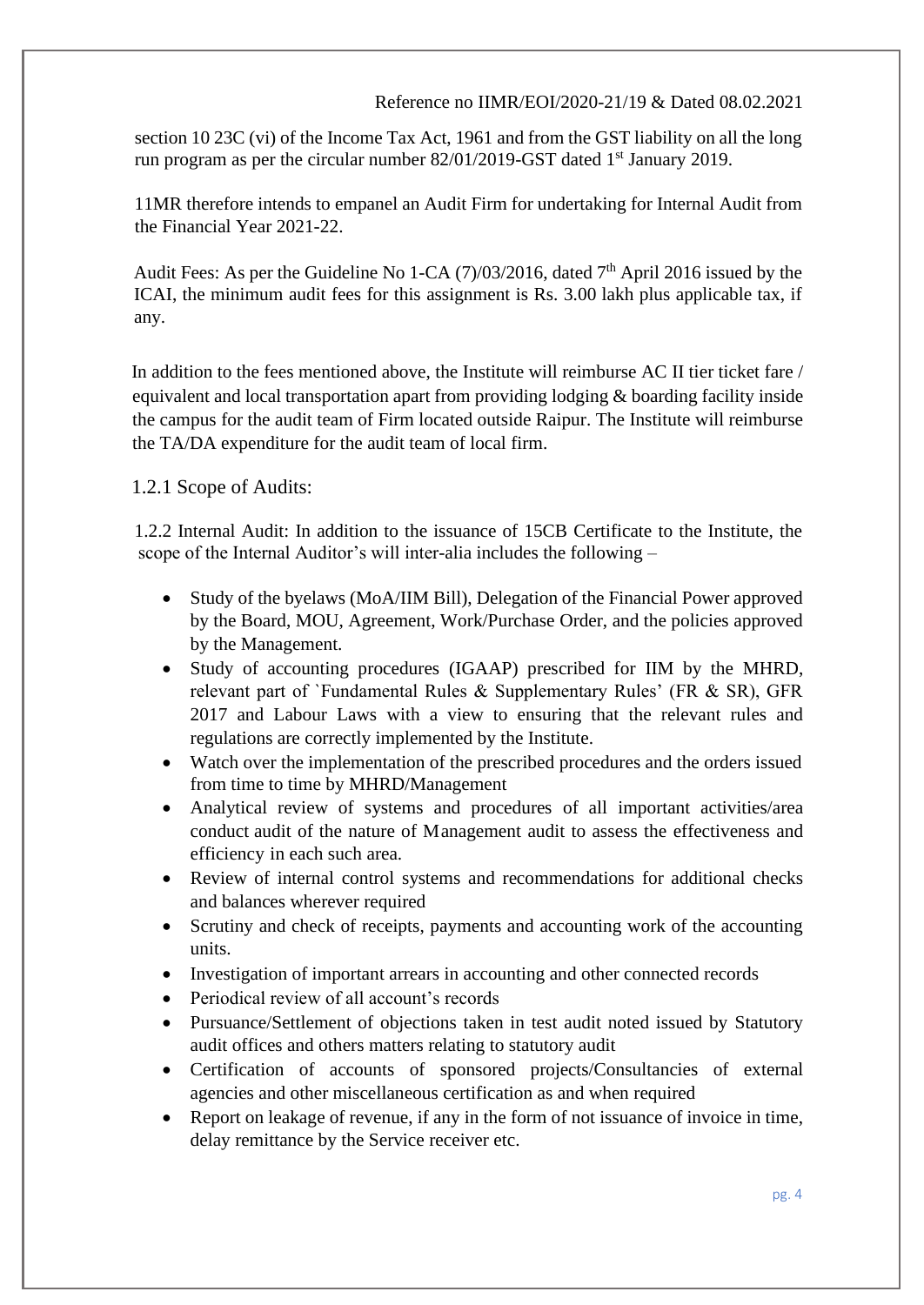- To examine and report on points or irregularities brought to its notice by the Statutory audit
- Filing all the TDS and GST returns (other than GST annual return) for the Institute in time.
- Issuance of certificate as per the requirement of the Institute during the contract term
- Physical verification of inventory on the last working day of the Financial Year
- Verification and the reconciliation of fees and other revenues with accounts records
- Verification of Assets Register, Preventive maintenance arrangement, and proper disclosure of impaired Assets in the books of Accounts
- Verification of records Personnel department.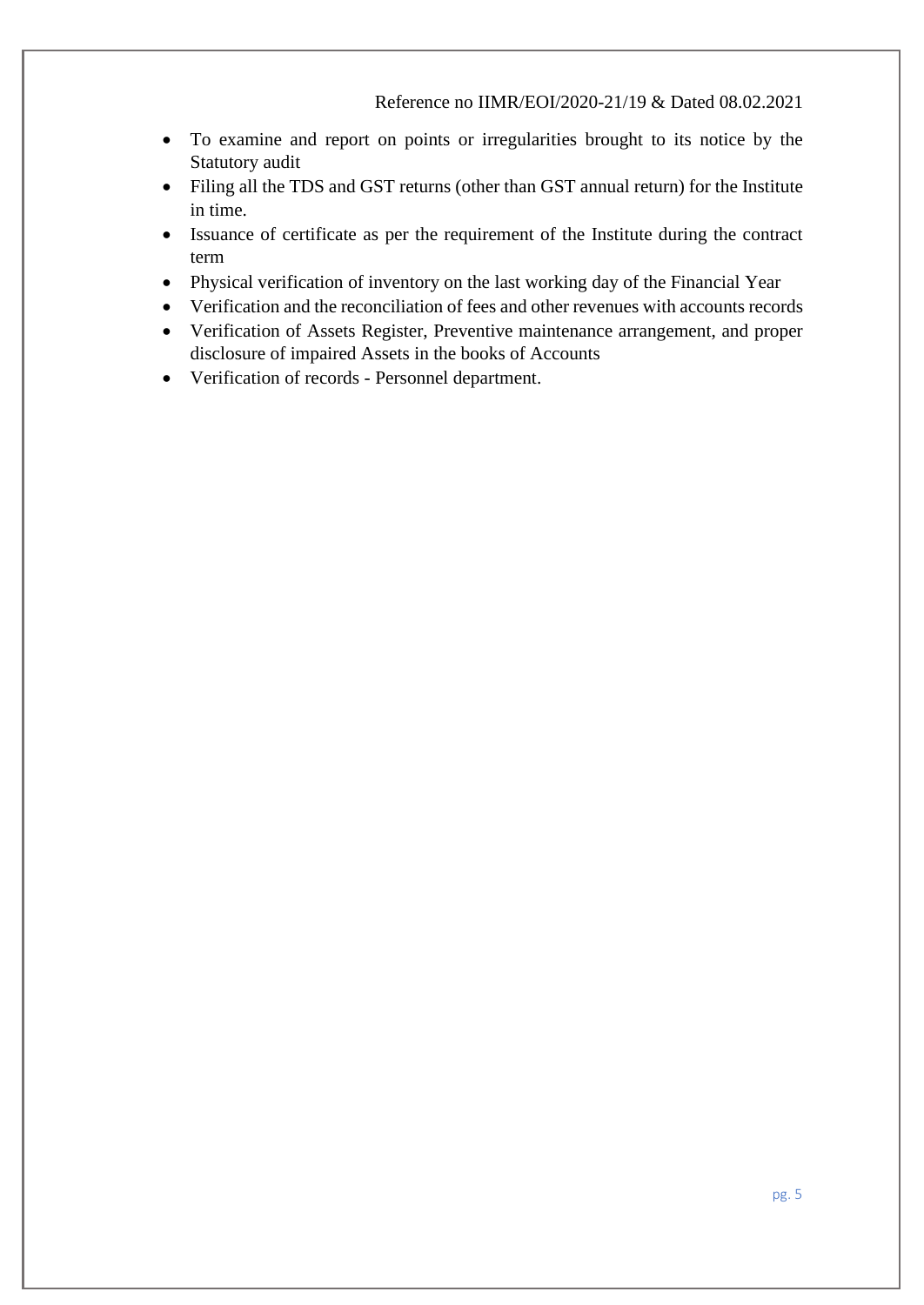## Chapter - II

## **General conditions of Contract**

2.1 Application fee:

Rs.1180/- (Rs. One thousand one hundred and eighty only) payable only by Demand Draft. Application fee is non-refundable.

2.2 Period of Appointment:

The initial period of Appointment will be ONE year. Auditors may be reappointed for the same audit up to a maximum period of another four years. *There will not be change in the audit fees in the subsequent years.*

2.3 Assignment & sub-contract:

Selected Firm / LLP shall not assign, sub-contract or sub-let the whole or any part of the service in any manner without express approval of the institute.

### 2.4 Confidentiality and Disclaimer:

All information supplied by IIMR in connection with this Tender must be treated as confidential and, for the avoidance of doubt, all parts of the Tender are to be treated confidentially by Bidders.

### 2.5 Arbitration:

All the disputes regarding quality of service, specifications and rates shall be settled mutually by making references to conditions of contract, documents or prevailing local practices etc.; but if not settled mutually, shall be referred to arbitration as mandated in the Arbitration and Conciliation Act, 1996 and its amendments or modifications to-date.

### 2.6 Exit clause:

Both the parties can terminate the contract at any time at the end of the period of a particular financial year when the term expires. The contract can also be terminated by either side after giving one month's notice period.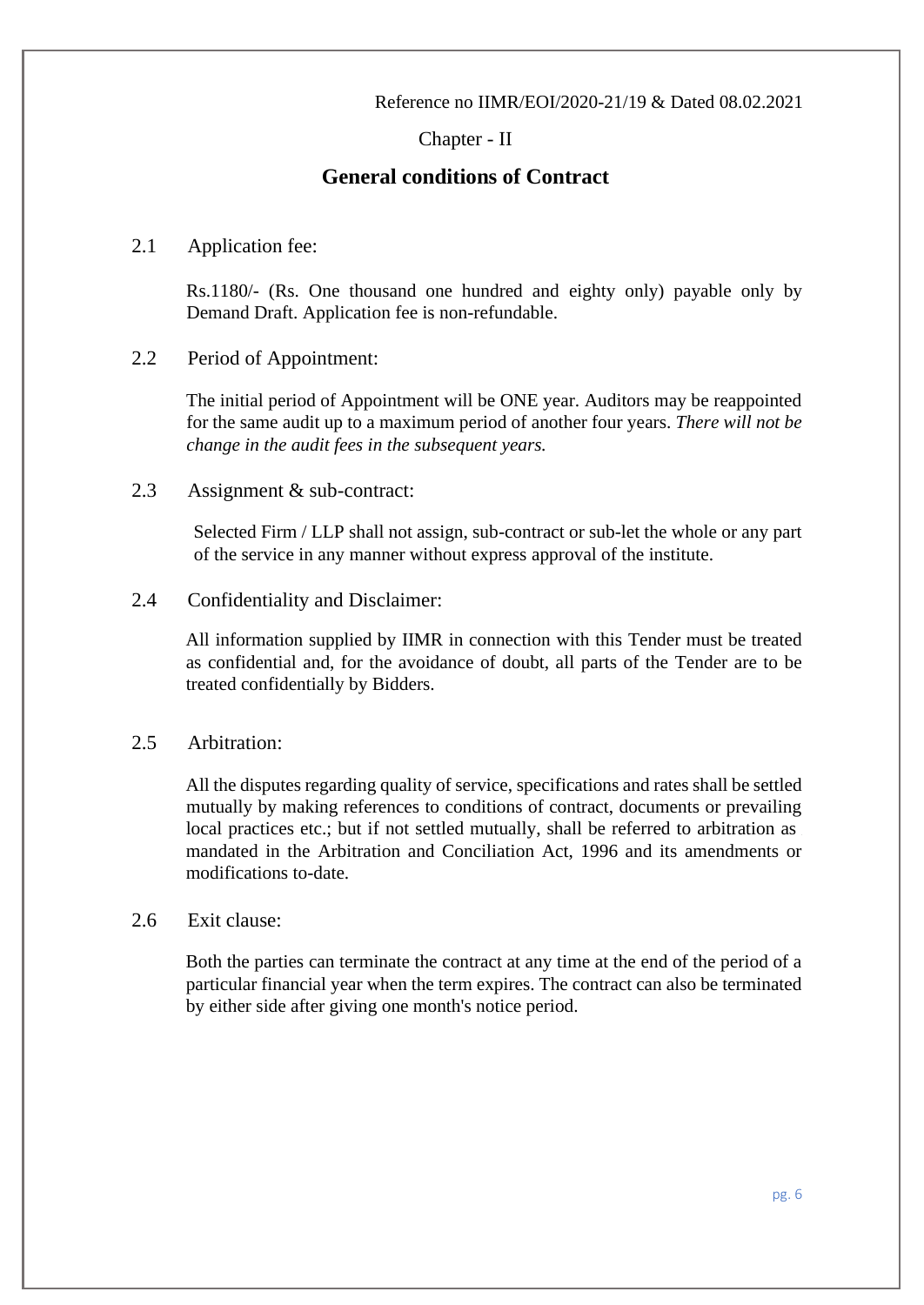## Chapter - III

## **Pre — Qualification & the mode of Submission of Tender documents**

3.1The bidders who meet the following minimum criteria will be considered for evaluation **-**

3.1.1 Chartered Accountant Firm / LLP with at least five years of relevant workexperience as on 31<sup>st</sup> March 2020.

3.1.2 Average Gross Revenue of the CA Firm / LLP in last three Financial Years ending 31<sup>st</sup> March 2020 should not be lesser than INR 40.00 lakhs.

3.1.3 Similar work experience in the IIMs or other reputed Management Institute in India in last five years, ending  $31<sup>st</sup>$  March 2020 having:

- Annual turnover not lesser than INR 50.00 Crores during the corresponding year of Statutory audit and
- Ranking from 1 to 50 of the Management Institute in the NIRF 2020 list.

The Firm / LLP is required to submit at least one successful work completion Certificate from the concerned Management Institute. It is to be noted that internal audit experience of only Branch/Subsidiary (viz. without the audit of the books of account of Head Office) will not be considered. The Firm is also required to submit the self-attested document on Ranking of the Institute in the NIRF 2020 list.

Bidders fulfilling the above criteria will be shortlisted for the evaluation.

### 3.2 Submission of documents to assess pre-qualification criteria:

This tender document containing eligibility criteria, scope of work, terms and conditions and other documents, can be seen / downloaded at/from the website [https://mhrd.euniwizarde.com](https://mhrd.euniwizarde.com/) or Indian Institute of Management Raipur website : [www.iimraipur.ac.in](http://www.iimraipur.ac.in/)

This tender is required to be uploaded on the website [https://mhrd.euniwizarde.com](https://mhrd.euniwizarde.com/) and nowhere else as it will be opened online at this site and nowhere else.

The contract will be valid initially for the Financial Year 2021-22, which will be renewed with mutual consent. The tenderer shall sign and stamp each page of this tender document as taken of having read, understood, and comply with tender, the term and conditions contained herein.

Manual bids/tender will not be accepted under any circumstances. Incomplete bid/documents shall be rejected without giving any reason.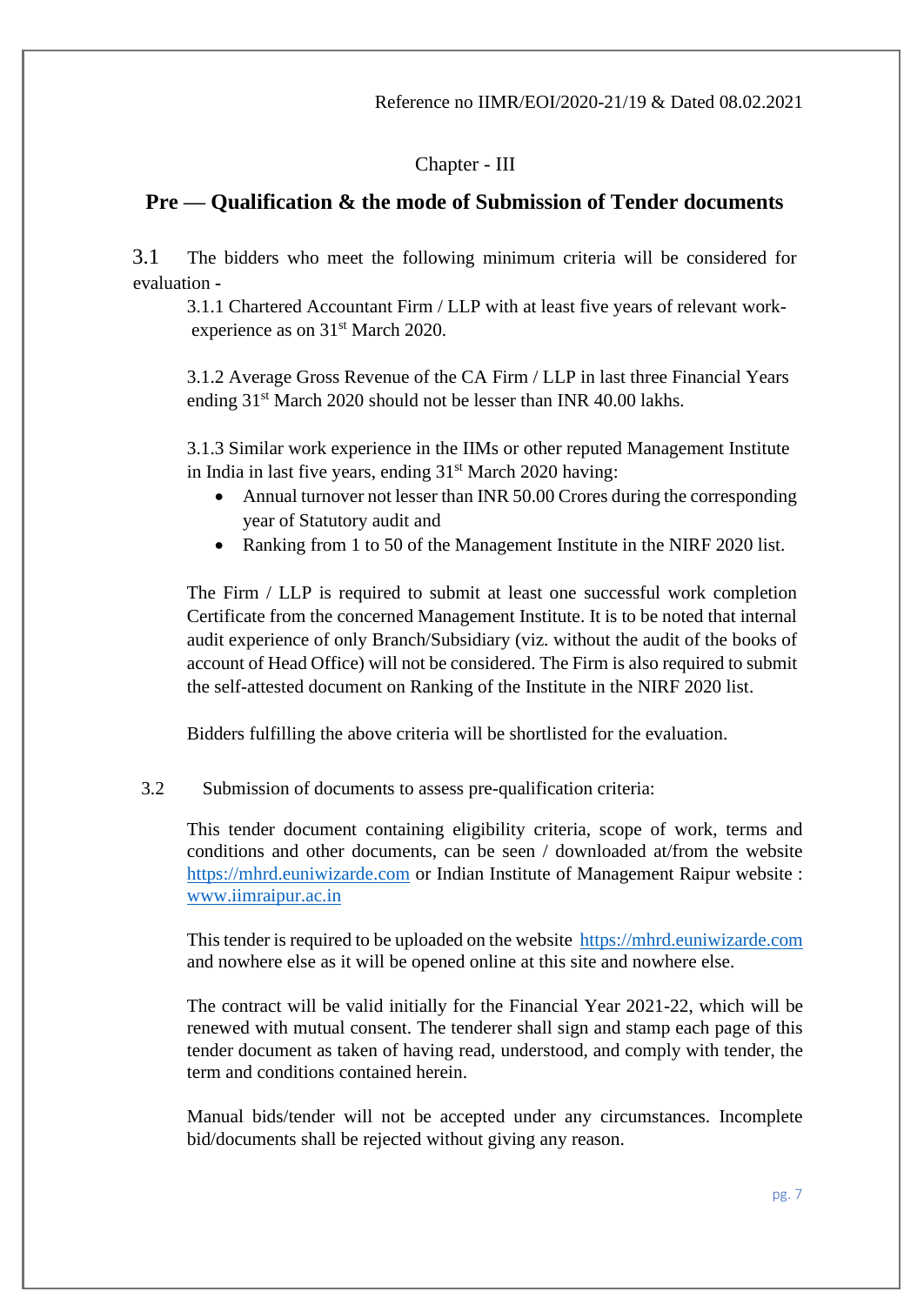Tender will be submitted through online mode under the e-wizard system. The bidders must apply online through E-wizard portal [https://mhrd.euniwizarde.com](https://mhrd.euniwizarde.com/) only.

The application fee (non-refundable processing charge) required to pay in the form of Demand Draft as per the detail appended below –

Amount of DD – Rs. 1180/-

Name of the beneficiary – Indian Institute of Management Raipur Payable at Raipur

## 3.3 Expenses to be borne by bidder

All the expenses in preparation and submission of E-Tender and visits to the office or any place in connection with the preparation of E-Tender shall be borne by the applicant. 11MR, in no case shall be responsible or liable for these costs regardless of the outcome of the E-Tendering process.

All the expenses towards completing of the Agreement, including cost of Stamp Paper or any other expenditure incurred in the process of TENDER submission till final compliance shall be borne by the Tenderer/Bidder.

## 3.4 Deadline for the submission of Bids

The bidders are requested to submit the bids through online e-wizard system to the tender inviting authority (TIA) well before the bid submission end date  $\&$ time (as per the server system clock). The TIA will not have held responsible for any sort of delay or the difficulties faced during the submission of bids online by the bidders at the eleventh hours. After the bid submission (i.e., after clicking ``the final Bid Submission' in the portal, the acknowledgement number, given by the system should be printed by the bidder and kept as record of evidence for online submission of bid for the particular tender.

### $3.5$  Ouery –

Any queries relating to the tender document and the terms and conditions contained therein should be addressed to the Tender Inviting Authority for a tenderer or the relevant person indicated in the tender.

Any queries relating to the process of online bid submission or queries relating to etender Portal in general may be directed to the Helpdesk Support. Please contact MHRD Helpdesk (as given below) for any query related to e-tendering

Phone No. 011-49606060/9355030620/8448288985/8448288981

Mail Id: [helpdeskeuniwizarde@gmail.com](mailto:helpdeskeuniwizarde@gmail.com) / [ewizardsaikat.pal@gmail.com](mailto:ewizardsaikat.pal@gmail.com) / ewizardkumar@gmail.com

3.6 Indian Institute of Management Raipur reserves the right to accept any Bid and to reject any or all Bids or accept any TENDER in total or in parts or to split the work among various Tenderers without assigning any reason thereof.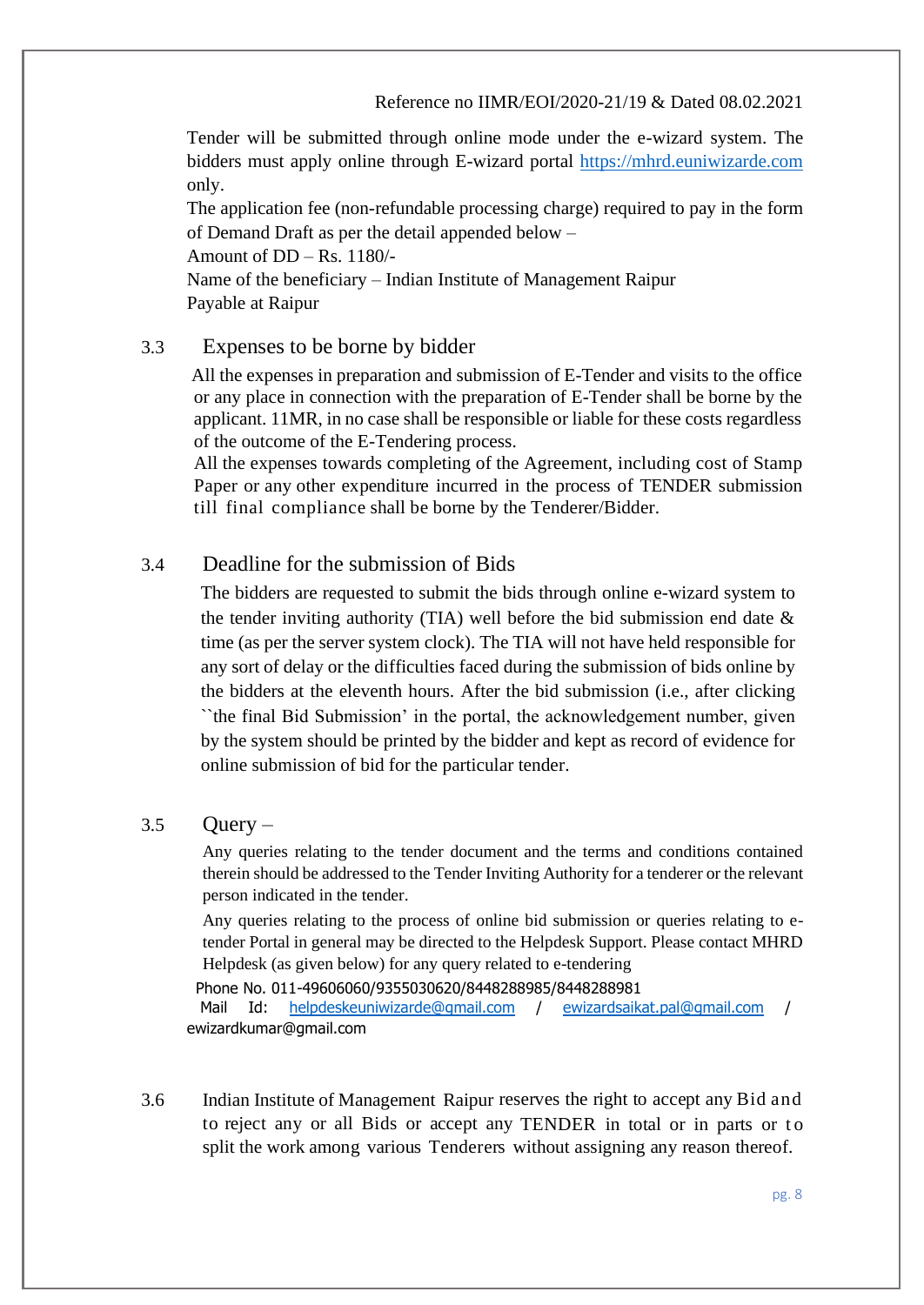## Chapter – IV

# **Technical Bid**

# Engagement of Chartered Accountant Firm LLP for Internal Audit at Indian Institute of Management Raipur, Raipur.

| SI <sub>No</sub> | Particular                                                                                                                                                                                                                                                                                                                                                                                                                                                                                                                                                                                                                                                                                                                                                                                                                                                                |  |
|------------------|---------------------------------------------------------------------------------------------------------------------------------------------------------------------------------------------------------------------------------------------------------------------------------------------------------------------------------------------------------------------------------------------------------------------------------------------------------------------------------------------------------------------------------------------------------------------------------------------------------------------------------------------------------------------------------------------------------------------------------------------------------------------------------------------------------------------------------------------------------------------------|--|
|                  |                                                                                                                                                                                                                                                                                                                                                                                                                                                                                                                                                                                                                                                                                                                                                                                                                                                                           |  |
| $\mathbf{1}$     | Name of the Chartered Accountant Firm/LLP                                                                                                                                                                                                                                                                                                                                                                                                                                                                                                                                                                                                                                                                                                                                                                                                                                 |  |
|                  | Official Address of the CA Firm with complete contact details inclusive                                                                                                                                                                                                                                                                                                                                                                                                                                                                                                                                                                                                                                                                                                                                                                                                   |  |
| $\overline{2}$   | of Cell number and mail ID                                                                                                                                                                                                                                                                                                                                                                                                                                                                                                                                                                                                                                                                                                                                                                                                                                                |  |
| 3                | PAN No. (Enclose a copy)                                                                                                                                                                                                                                                                                                                                                                                                                                                                                                                                                                                                                                                                                                                                                                                                                                                  |  |
| $\overline{4}$   | GST Registration No. (Copy of the Registration Certificate is to be<br>enclosed).                                                                                                                                                                                                                                                                                                                                                                                                                                                                                                                                                                                                                                                                                                                                                                                         |  |
| 5                | Copy of Audited Financial Statement of the Firm / LLP in last three Financial<br>Years ended 31 <sup>st</sup> March 2020.                                                                                                                                                                                                                                                                                                                                                                                                                                                                                                                                                                                                                                                                                                                                                 |  |
| 6                | Number of years of experience of the Firm / LLP                                                                                                                                                                                                                                                                                                                                                                                                                                                                                                                                                                                                                                                                                                                                                                                                                           |  |
| $\overline{7}$   | List of similar Internal audits assignment carried out by the CA Firm / LLP<br>in last 10 years ending $31st$ March 2020 -<br>a. At least one Work Order for the similar audit assignment from a reputed<br>Management Institute as defined in Chapter III of tender paper.<br>b. Copy of the audited Financial Statement of the Institute.<br>c. Self-attested copy of Ranking of the Institute as per NIRF 2020 list.<br>d. Certificate on work completion from the concerned authority.<br>e. Name of the authority issued the Work Order, Mail ID, contact number<br>for reference check, if required.<br>Note - It is to be noted that similar Internal audit assignments means<br>Internal audit in the Management Institutions, listed rank from 1 to 50 in<br>the NIRF 2020 list. Internal audit experience of any Branch / Subsidiary will<br>not be considered. |  |
| 8                | Whether any regulatory action including fines levied since the inception.<br>Whether any disciplinary action is pending.                                                                                                                                                                                                                                                                                                                                                                                                                                                                                                                                                                                                                                                                                                                                                  |  |
| 9                | Presence in Raipur with address / telephone number, if any.                                                                                                                                                                                                                                                                                                                                                                                                                                                                                                                                                                                                                                                                                                                                                                                                               |  |
| 10               | Any other information CA Firm wish to give in<br>support of their experience / professional achievements.                                                                                                                                                                                                                                                                                                                                                                                                                                                                                                                                                                                                                                                                                                                                                                 |  |

**Note**: Please attach extra sheet in support of your information, if required.

| Signature                  |  |
|----------------------------|--|
| Name of Tenderer --------- |  |

Official Seal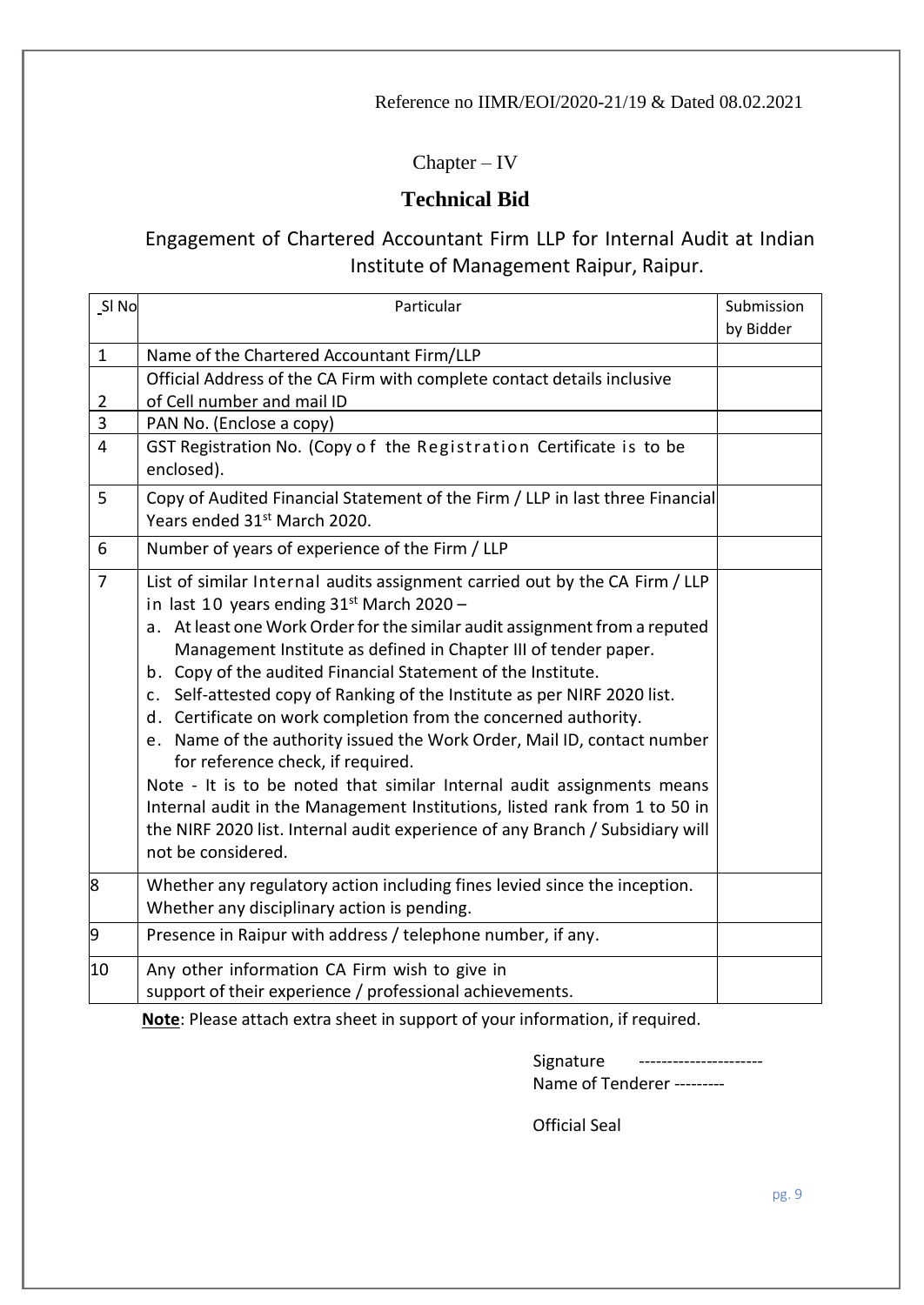$Chapter - V$ 

### **Financial Bid**

Engagement of Chartered Accountant Firm / LLP for Statutory audit in Indian Institute of Management Raipur

| SL <sub>No</sub> | <b>Particular</b>                                                       |              | Consolidated amount,<br>exclusive of tax) |
|------------------|-------------------------------------------------------------------------|--------------|-------------------------------------------|
|                  | Internal Audit fees per year (exclusive)<br>of applicable tax)          | In<br>figure | In words                                  |
|                  | for the issuance of 15CB<br><b>Fees</b><br>Certificate to the Institute | In<br>figure | In words                                  |

## **Letter of Consent/Undertaking**

- a) We hereby undertake to provide all the required services, as mentioned above, and in the Technical Bid as well as other documents communicated by IIM Raipur, from the FY 2021-22, if we are appointed as internal auditors.
- b) We also agreed to continue with our services to IIM Raipur in the subsequent Financial Years if IIM Raipur extends our service accordingly on the audit fees mentioned above. (in addition to other facility to be provided by the Institute as per the details mentioned in the NIT documents).

Place: Signature of the Tenderer

Date: Name

Full address along with mail id and mobile number

Office seal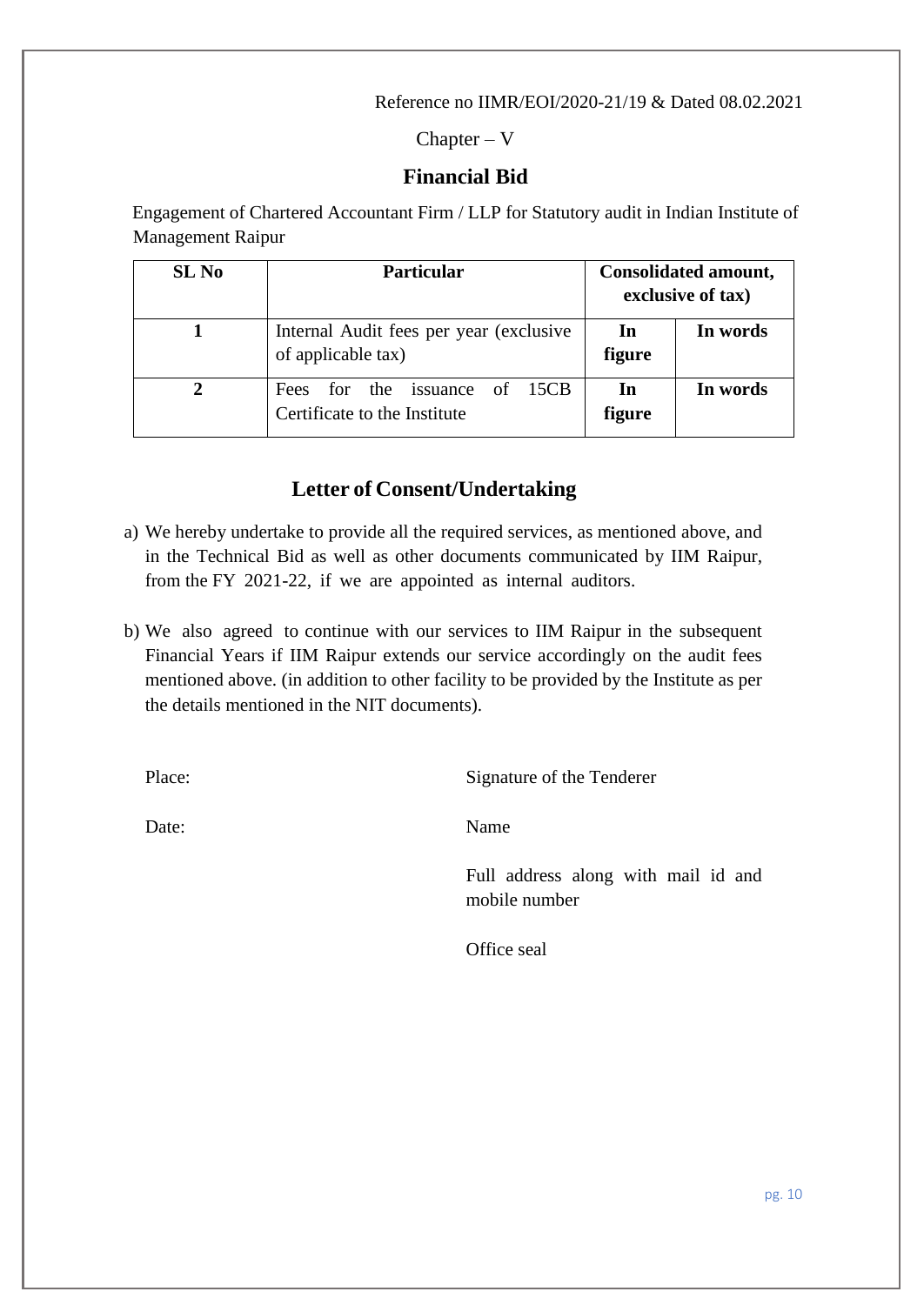Chapter - VI

### **TENDER ACCEPTANCE LETTER (To be given on Letter head of the Organization**

To Date:

The Director, IIM Raipur IIM Raipur Campus Atal Nagar, Raipur. Subject: Acceptance of Terms & Conditions of Tender

Tender reference number: IIMR/EOI/2020-21/19 Dated 8<sup>th</sup> February 2021. Name of the Tender: Engagement of CA Firm / LLP for Internal Audit.

Dear Sir,

- 1. I / We have downloaded / obtained the tender document for the above-mentioned professional assignment from the website namely ………………………………. as per your advertisement, given in the above-mentioned website(s).
- 2. I / We hereby certify that I / We have read the entire terms and conditions of the tender documents from page no … to… which form part of the contract agreement and I / we shall abide by the term  $/$  conditions  $/$  clauses contained therein.
- 3. The corrigendum(s), if any issued from time to time by your institute too have been taken into consideration, while submitting this acceptance letter.
- 4. I / We hereby unconditionally accept the tender conditions of above-mentioned tender documents / corrigendum in its totality / entirely.
- 5. The Demand Draft number for the amount Rs. 1180/- towards application fee is ……. , payable at ……….. and date DD/MM/YYYY.
- 6. This is certified that we (all the partners and qualified CAs engaged by our firm) have not been indicted / convicted by a Court of Law and no adverse orders have been passed against us by a regulatory authority (including the Institute of Chartered Accountants of India).
- 7. It is further certified that no investigation by any regulatory agency is pending against us.
- 8. We agree to undertake to be liable for all obligations of the tender under the agreement.
- 9. I / We certify that all information provided in the tender is true and correct, nothing has been misrepresented and omitted which renders such information misleading and all documents accompanying bids are true copy of their respective originals.
- 10. In case any provisions of this tender are found violated, then your Institute shall without prejudice to any other right or remedy be at liberty to reject this tender/bid.

Yours faithfully,

(Signature of the bidder with Official Seal)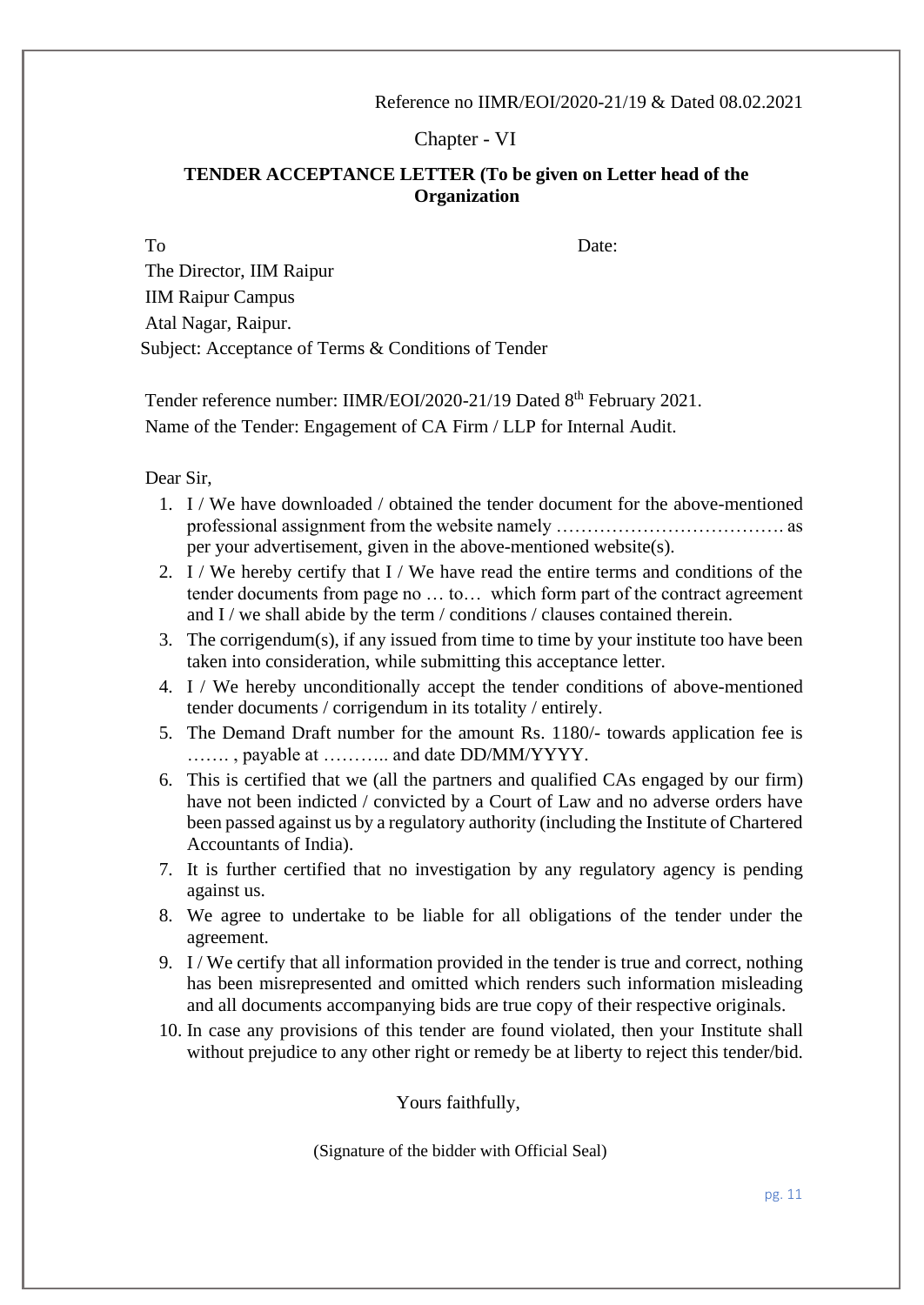Chapter - VII

## **Tender Opening**

5.1 Opening of Tender (Financial Bid) –

Financial Bid (Tenders) of the Tenderers who technically qualify shall be opened in the presence of designated Authority and Tenderers who wish to be present there. The date of presentation and Financial Bid opening will be intimated to the shortlisted Tenderers subsequently by phone and/or email.

5.2 Clarification of Tender -

To assist in the examination, evaluation and comparison of TENDER, Indian Institute of Management Raipur may at its discretion ask the Tenderer for a clarification on the TENDER which is submitted by him. The request for clarification and the response shall be in writing.

5.3 Evaluation of Tender –

The entire bid process will be of three tiers as follows –

Tier  $1$  – Technical evaluation on  $4<sup>th</sup>$  March 2021.

Tier 2 – Presentation before the jury by technically qualified bidders by WebEx from 11 am onwards on 5<sup>th</sup> March 2021.

Firms/ LLPs meeting the pre-qualification criteria will be invited to make a presentation to the Evaluation Committee at 11MR. The Evaluation committee will assess competency of the firm, their capacity of understanding the needs, experience, and sensitivity to provide services to 11MR. The procedure for selection of the Firm / LLP shall be based on Quality & Cost base selection (QCBS) system for evaluation by the Committee.

Based on the details provided and the presentation to the Evaluation Committee,

Firms/ LLPs will be awarded Technical score on the following dimensions:

| <b>Particulars</b>                                | Maximum<br>marks |
|---------------------------------------------------|------------------|
| • Number of years of existence of the Firm / LLP. | 5 marks          |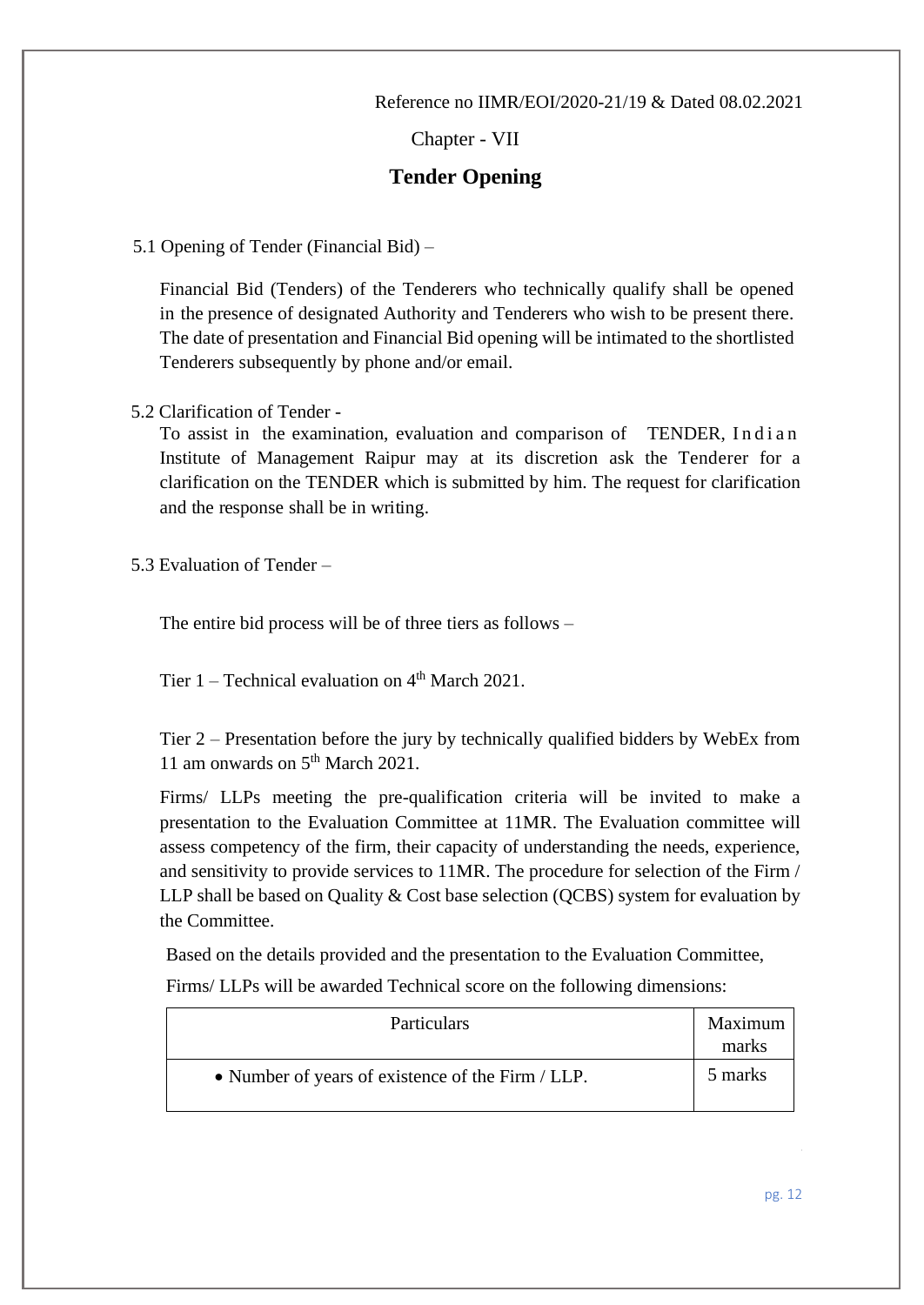| • Internal Audit Experience in IIMs                                                                                                     | 10 marks |
|-----------------------------------------------------------------------------------------------------------------------------------------|----------|
| • Number of Key Professionals & their Post<br>Qualification experience                                                                  | 10 marks |
| • Profile of the Professionals to be assigned to IIM Raipur                                                                             | 10 marks |
| • Profile on other Service (Cost / Management / Forensic<br>Audit) etc being provided by the Firm / LLP to the<br>Management Institute. | 10 marks |
| Having Branch Office in Raipur                                                                                                          | 5 marks  |
| Major audit observation if any found and sorted out in the<br>past                                                                      | 5 marks  |
| Ability to serve IIM Raipur (IIMR)                                                                                                      | 5 marks  |
| Recognition/Accolades won during last five years.                                                                                       | 5 marks  |
| Track-record of the Firm including regulatory<br>compliances.                                                                           | 5 marks  |
| <b>TOTAL MARKS</b>                                                                                                                      | 70       |

Tier 3 - The total marks for Financial Bid is 30 marks.

The Institute will open the Financial Bids of technically qualified bidders. The score for financial bids will be calculated as below – (Lowest tender price \* 30)/ (Tender price quoted by individual Firm or LLP).

Overall score  $= (Score on presentation) + (Score from Financial bid)$ 

Based on the above, top 1 to 2 firms/LLP will be empanelled.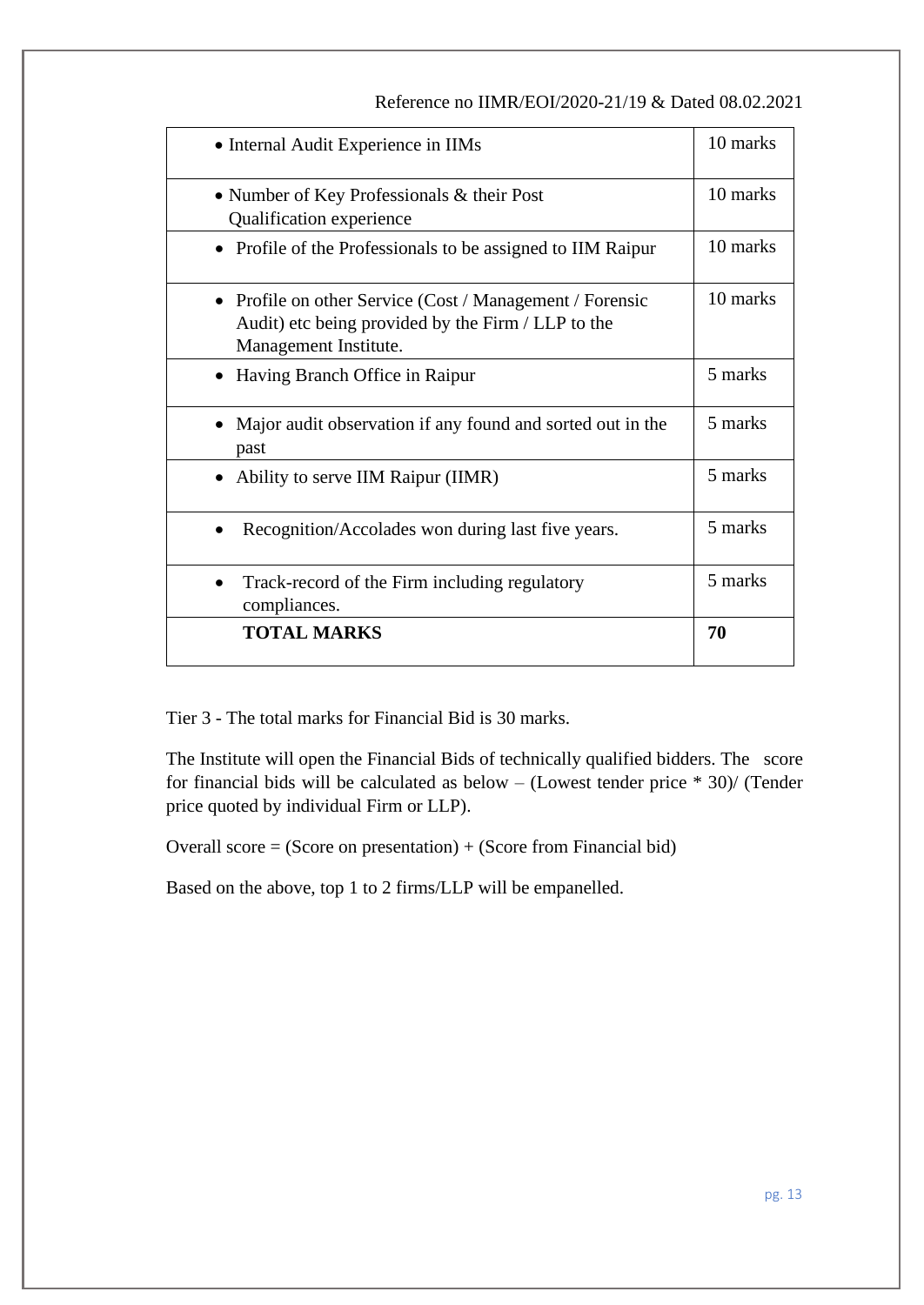### Chapter – VIII

## **Award of Contract**

The Tenderer should pass in all the terms of "Eligibility Criteria". Eligible Tenderer shall be awarded the contract. If after winning the contract, the agency fails to provide the services within the time given, the agency will be blacklisted, in addition to recourse to other penal measures. No grievance shall be entertained in this regard.

a) Indian Institute of Management Raipur reserves the right of negotiation with eligible Tenderer before finalization of the TENDER and/or contract.

#### b) **NOTIFICATION OF AWARD**

Prior to the expiration of the period of TENDER validity, the Institute will inform the Tenderer by registered letter or by phone or fax or by e-mail that the Bid has been accepted and the work has been awarded.

**Signature of Tenderer) Official seal**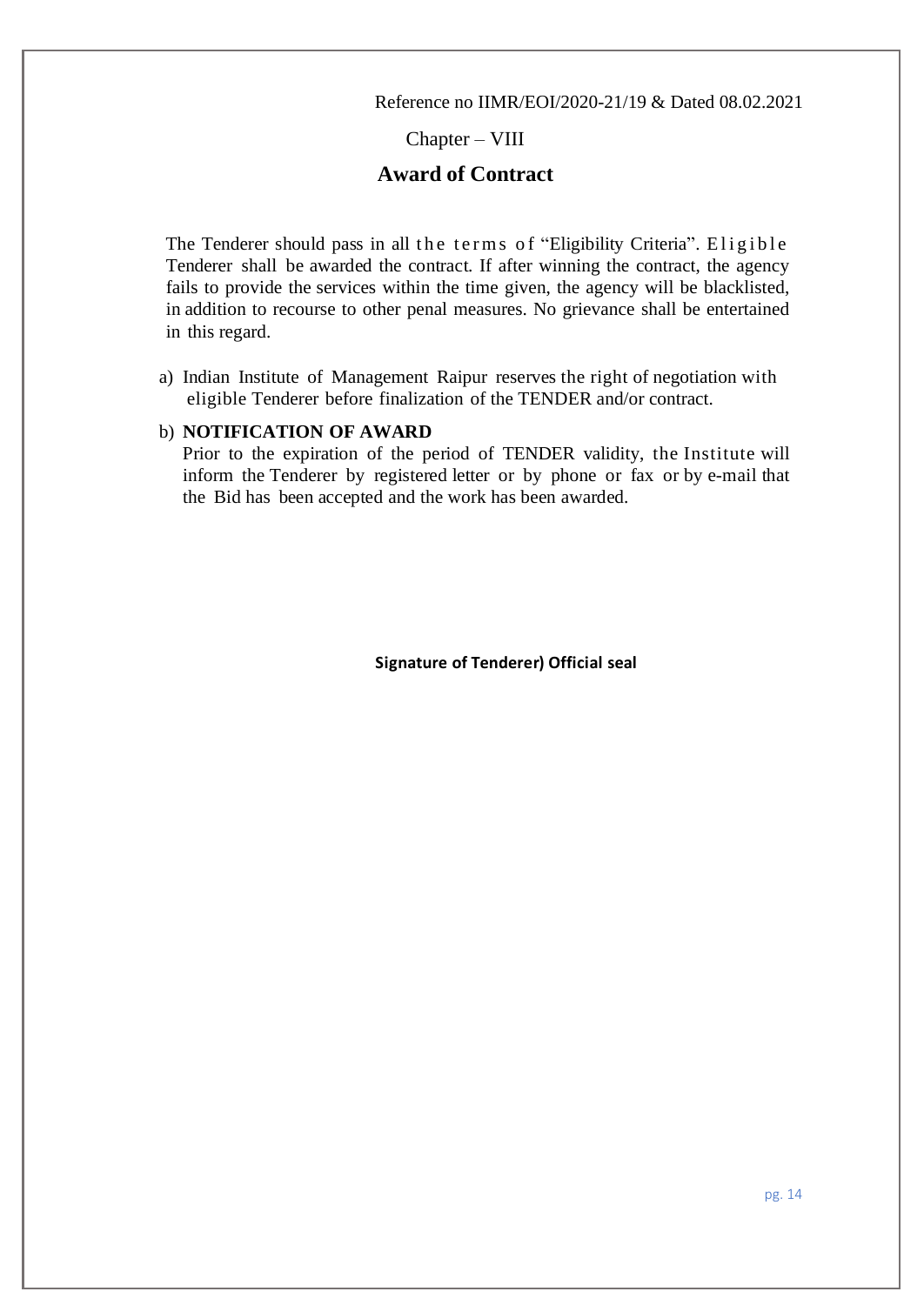$Chapter - IX$ 

## **Pledge of compliance**

(To be given by the legal owner/partner of the agency on the companies Letter Head)

Name:…………………… Date:………....

Designation:…………

#### DECLARATION

| .,           |        | Name, |        |  |
|--------------|--------|-------|--------|--|
| designation, | acting | nn    | behalf |  |

……………………………………………………………………………………………………….……

……………………………………………………….……(agency name & address), which is an applicant for Engagement of Chartered Accountant Firm /LLP at Indian Institute of Management Raipur, IIM Raipur campus, Atal Nagar, Naya Raipur, Raipur-493661 (CG), hereby undertake that we shall abide by the terms and conditions of the Work Order/Agreement signed between me/us and the IIM Raipur. In the event of any breach of the terms and conditions of Work Order/Agreement during the entire period of contract, the full responsibilities of any loss incurred by IIM Raipur because of our negligence including financial, time and reputation as assessed by IIM Raipur, shall lie with my agency and my agency will fully compensate IIM Raipur for all such losses without resort to any legal process.

> Signature………………… Name: ……………………………………… Address: ……………………………………